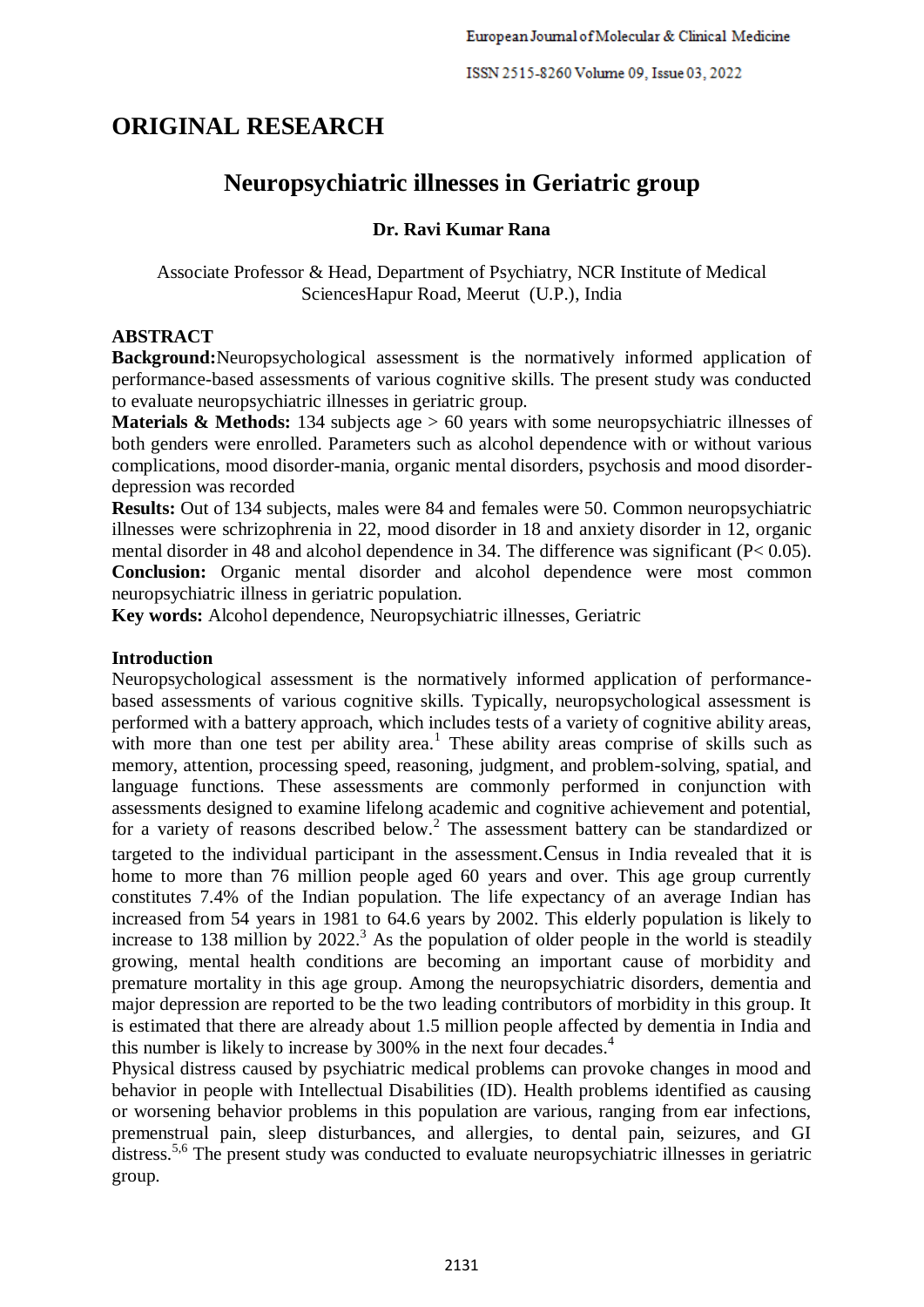ISSN 2515-8260 Volume 09, Issue 03, 2022

#### **Materials & Methods**

The present study comprises of 134 subjects age  $> 60$  years with some neuropsychiatric illnessesof both genders All were well informed regarding the study and their written consent was obtained.

Data related to subjects such as name, age, gender etc. was recorded. Parameters such asalcohol dependence with or without various complications, mood disorder-mania, organic mental disorders, psychosis and mood disorder-depression was recorded. Results thus obtained were subjected to statistical analysis. P value less than 0.05 was considered significant.

#### **Results**

#### **Table I Distribution of subjects**

| <b>Total-134</b> |              |                |  |
|------------------|--------------|----------------|--|
| Gender           | <b>Males</b> | <b>Females</b> |  |
| Number           | 84           | 50             |  |

Table I, graph I shows that out of 134 subjects, males were 84 and females were 50.

#### **Graph IDistribution of subjects**



### **Table II Neuropsychiatric illnesses in subjects**

| <b>Neuropsychiatric illnesses</b> | <b>Number</b> | P value |
|-----------------------------------|---------------|---------|
| Schrizophrenia                    |               | 0.05    |
| Mood disorder                     |               |         |
| Anxiety disorder                  |               |         |
| Organic mental disorder           |               |         |
| Alcohol dependence                |               |         |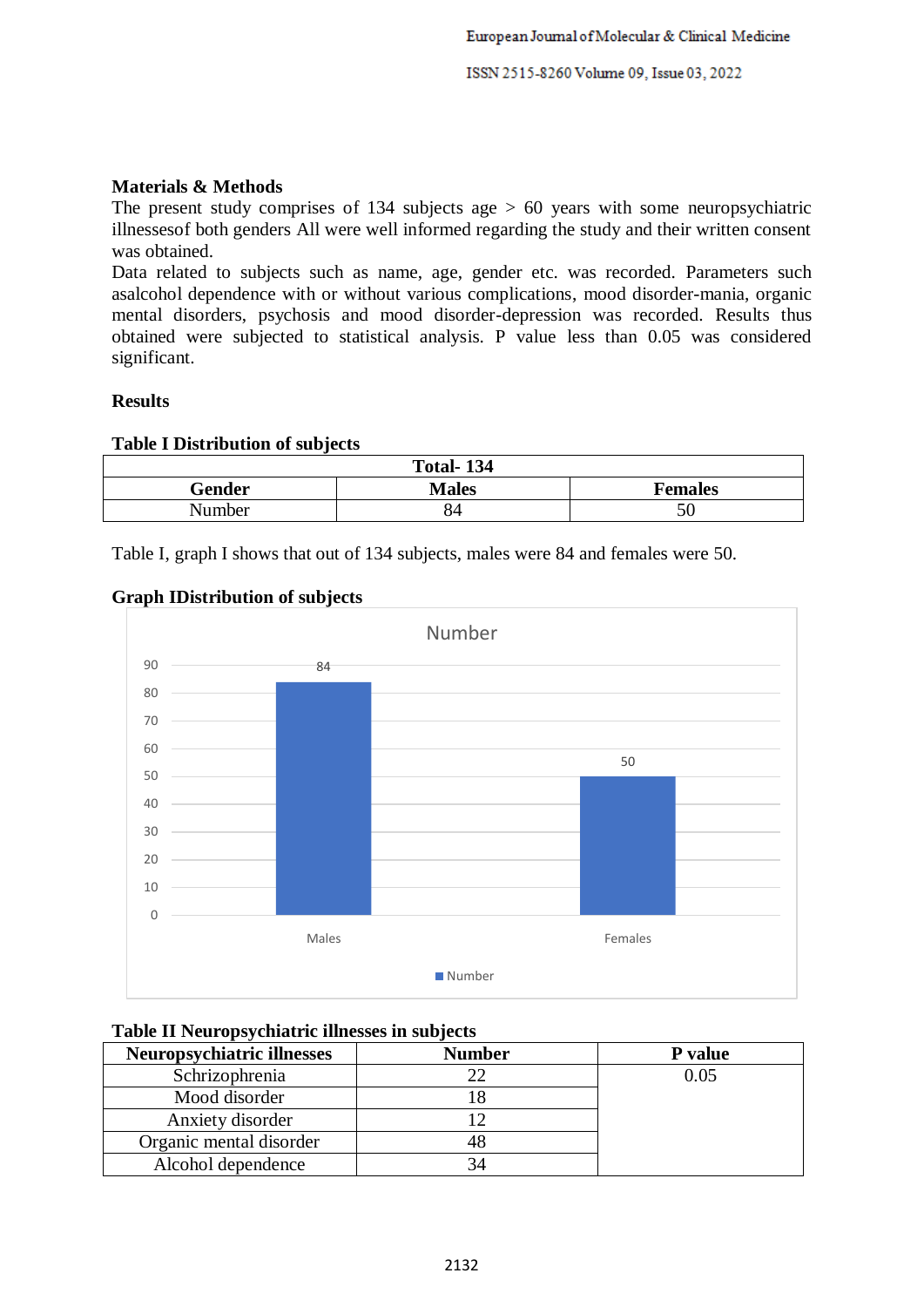Table II, graph II shows that common neuropsychiatric illnesses were schrizophrenia in 22, mood disorder in 18 and anxiety disorder in 12, organic mental disorder in 48 and alcohol dependence in 34. The difference was significant (P< 0.05).





#### **Discussion**

In behavioral terms, feeling ill, in pain or generally distressed because of a physical problem (i.e. constipation, dental pain, UTIs or urinary tract infections) may act as a "setting event" or "establishing operation,"7,8Neuropsychological assessment provides both general and specific information about current levels of cognitive performance.<sup>9</sup> An average or composite score across multiple ability areas provides an overall index of how well a person functions cognitively at the current time. As noted below, these global scores are the most reliable results of a neuropsychological assessment.<sup>10</sup> These global scores are the indices most commonly used to predict real-world functional milestones and to make judgments about functioning in conditions where multiple ability domains are affected (eg, serious mental illness or traumatic brain injury.<sup>11</sup>The present study was conducted to evaluate neuropsychiatric illnesses in geriatric group.

We found thatout of 134 subjects, males were 84 and females were 50. Aalten et  $al<sup>12</sup>$ assessed the course of a broad range of neuropsychiatric symptoms in dementia. One hundred and ninety-nine patients with dementia were assessed every six months for two-years, using the Neuropsychiatric Inventory (NPI) to evaluate neuropsychiatric symptoms. Nearly all patients (95%) developed one or more neuropsychiatric symptoms in the two-year study period. Mood disorders were the most common problem. The severity of depression decreased, whereas the severity of apathy and aberrant motor behaviour increased during follow-up. The cumulative incidence was highest for hyperactive behaviours and apathy. Overall behavioral problems were relatively persistent, but most symptoms were intermittent, with apathy and aberrant motor behaviour being persistent for longer consecutive periods. Neuropsychiatric symptoms in dementia are a common and major problem. Different symptoms have their own specific course, most of the time show a intermittent course, but behavioural problems overall are chronically present. The data have implications for developing treatment strategies.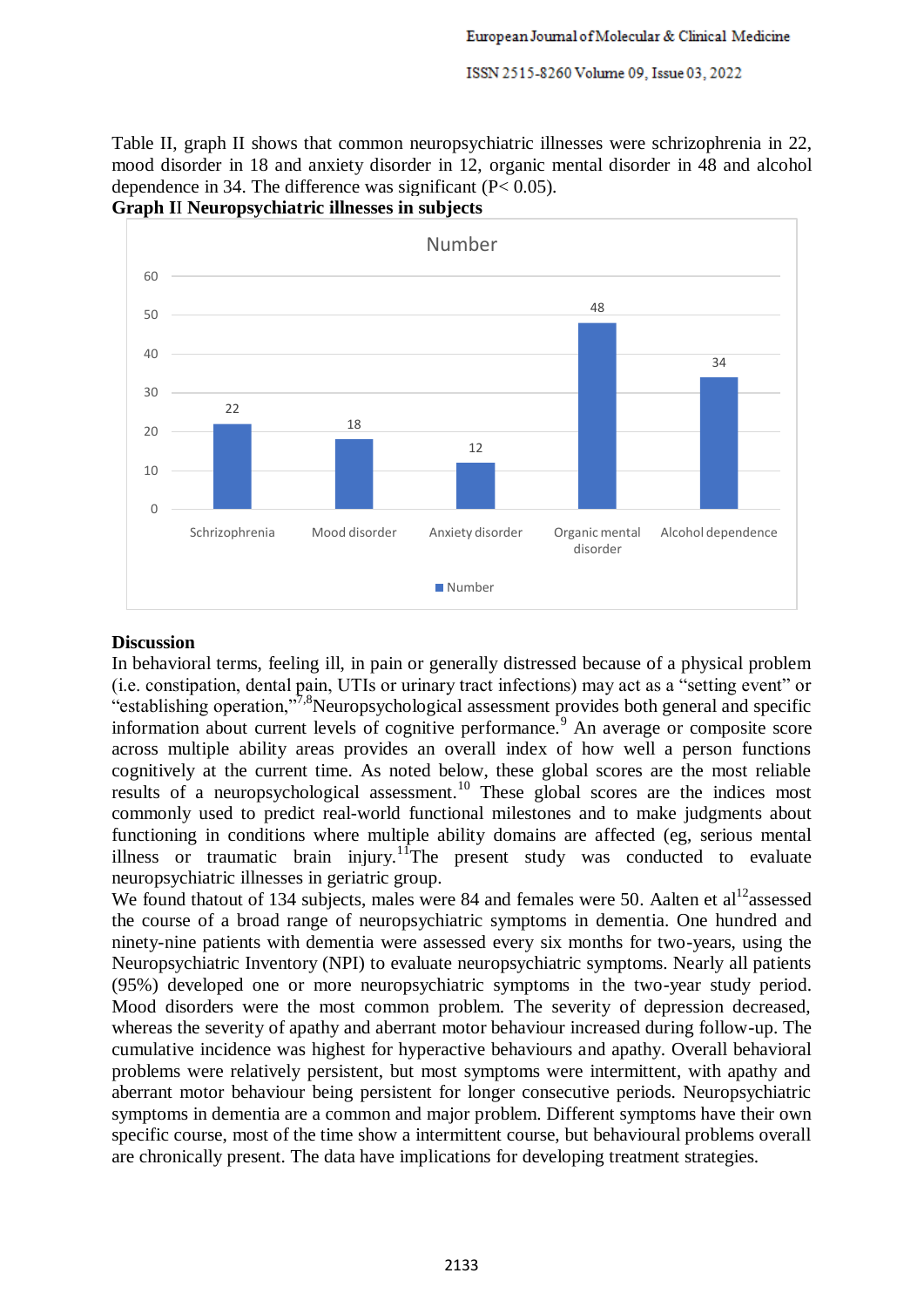#### ISSN 2515-8260 Volume 09, Issue 03, 2022

We found that common neuropsychiatric illnesses were schrizophrenia in 22, mood disorder in 18 and anxiety disorder in 12, organic mental disorder in 48 and alcohol dependence in 34. Aich et al<sup>13</sup> in their study geriatric inpatients (138) formed only 3.73% of the total patient population (3698) admitted during the said period, which is in sharp contrast to 23-44% geriatric inpatients, the range that has been usually reported in the western literature. Common clinical diagnoses amongst male geriatric patients were alcohol dependence with or without various complications (27.7%), followed by mood disorder-mania (18.1%), organic mental disorders (18.1%), psychosis (16.9%), and mood disorder-depression (14.5%). Common clinical diagnoses amongst geriatric females were mood disorder-depression (36.4%) and psychosis (25.5%). Comorbid physical illness was seen to be present at a very high percentage (61.4%) in geriatric male patient population than in female patients (40%). Alcohol dependence in male and depressive disorder in female stood out as distinctive illness in patients above 50 years of age (including both study and comparative groups). In sharp contrast to elderly comparison group's 14.9% cases of comorbid physical illness, geriatric study population had a staggering 52.9% cases of additional burden of physical illness diagnosis.

Differential diagnosis is much more challenging for most conditions, however. For example, studies attempting to differentiate between dementing conditions of different etiologies, such as vascular dementia as compared with AD, have found little evidence of differential diagnostic utility from neuropsychological assessment. In fact, a fascinating book by Zakzanis et  $al<sup>14</sup>$  that broadly approached this topic has suggested that for many conditions there is very little differential diagnostic information contained in a neuropsychological assessment that even allows for differentiation between healthy populations and patients with a variety of neuropsychiatric conditions.

#### **Conclusion**

Authors found that organic mental disorder and alcohol dependence were most common neuropsychiatric illness in geriatric population.

#### **References**

- 1. Voisin T, Sourdet S, Cantet C, Andrieu S, Vellas B: Descriptive analysis of hospitalizations of patients with Alzheimer's disease: a two-year prospective study of 686 patients from the REAL.FR study. J Nutr Health Aging 2009; 13: 890–892.
- 2. Okura T, Plassman BL, Steffens DC, Llewellyn DJ, Potter GG, Langa KM: Neuropsychiatric symptoms and the risk of institutionalization and death: the aging, demographics, and memory study. J Am GeriatrSoc 2011; 59: 473–481.
- 3. Stern Y, Tang MX, Albert MS, Brandt J, Jacobs DM, Bell K, Marder K, Sano M, Devanand D, Albert SM, Bylsma F, Tsai WY: Predicting time to nursing home care and death in individuals with Alzheimer disease. JAMA 1997; 277: 806–812.
- 4. Cummings JL, Mega M, Gray K, Rosenberg-Thompson S, Carusi DA, Gornbein J: The Neuropsychiatric Inventory: comprehensive assessment of psychopathology in dementia. Neurology 1994; 44: 2308–2314.
- 5. Derouesne C, Poitreneau J, Hugonot L, Kalafat M, Dubois B, Laurent B: Mini-Mental State Examination: a useful method for the evaluation of the cognitive status of patients by the clinician. Consensual French version (in French). Presse Med 1999; 28: 1141–1148.
- 6. Benoit M, Staccini P, Brocker P, Benhamidat T, Bertogliati C, Lechowski L, Tortrat D, Robert PH: Behavioral and psychological symptoms in Alzheimer's disease: results of the REAL.FR study (in French). Rev Med Interne 2003; 24: 319s–324.